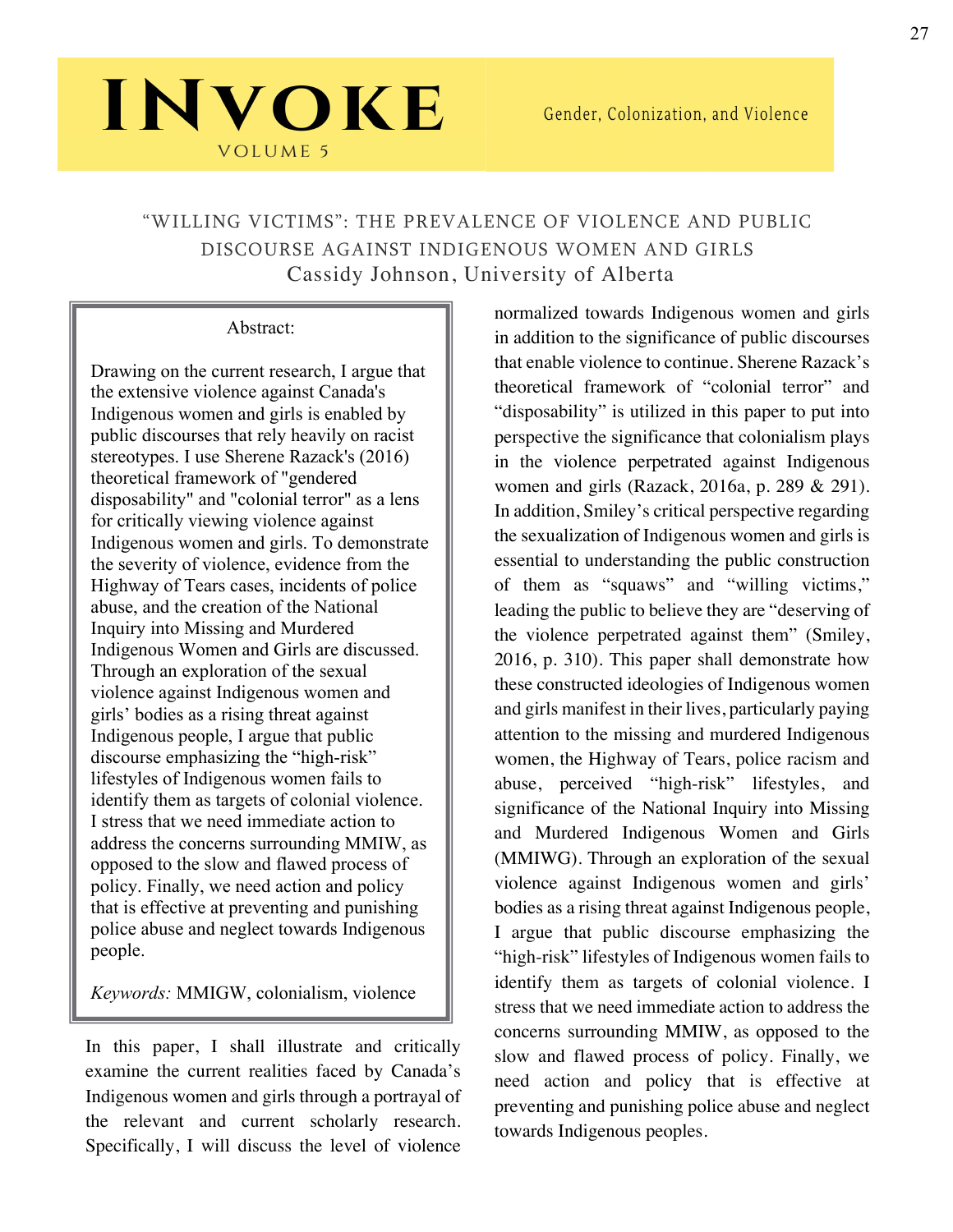### Gender, Colonization, and Violence

# INVOKE VOLUME 5

### **Razack's "Disposability" as a Framework of Understanding Violence**

Razack provides an inherently critical lens regarding the current reality of violence that Indigenous women face in their lives. She poses a general framework of "disposability," (Razack, 2016a, p. 291) which encompasses the sexualizing of Indigenous women's bodies that is inextricably linked with the history of colonialism and the colonial/racial power that is exerted over their bodies through the violence they experience, followed by the dehumanizing disposal of them afterwards. Razack (2016a) argues how colonial power is being "inscribed on bodies" (p. 292) through the sexual violence against Indigenous women. Razack reflects on the death of Cindy Gladue, an Indigenous sex worker that was killed during her sexual encounter with Bradley Barton, who had paid her for some "rough sex." Razack states that "the violence that ended Gladue's life reveals the dehumanization and disposability that is at the heart of colonial/slave/white supremacist regimes" (2016a, p. 293). Gladue suffered from an 11cm tear in her vaginal wall from her encounter with Barton, which led to her bleeding to death in the bathtub of his hotel suite in 2011 (Razack, 2016a, p. 286). Gladue is one of the many thousands of Indigenous women in Canada that have suffered extreme violence. Razack describes the altercation between Gladue and Barton as "colonial terror" (p. 289). According to Razack, colonial terror in this instance pertains to the violence committed against an Indigenous woman at the hands of "a white man", whereas in the case of Gladue, the terror was sustained when Barton's actions "[were] rendered legitimate in the eyes of the law and when Indigenous women continue to be violated in this way" (p. 290). Colonial terror alludes to the entire history of colonialism that was

inflicted upon Indigenous peoples by European settlers and the gruesome violence and wrongdoings that accompany it. The level of violence that Indigenous women and girls experience is a continuation of the colonial violence of the past that has not truly ceased but has taken a new form of dehumanizing and threatening Indigenous peoples.

In relation to the cases of MMIWG, it is important to critically recognize the colonial powers that have allowed the occurrences to take place as well as how Canadians fail to recognize them. In order to fully understand the phenomenon of the missing and murdered Indigenous women, we must accept responsibility to understand the entire context that has led to these occurrences and how our society enables it to continue. A popular, yet inaccurate narrative on how Indigenous women come to be missing and/or murdered proceeds as such:

> what is most often said, for instance, is that Indigenous women are more vulnerable to sexual violence because they are poor. Their poverty is said to drive them into socalled "high risk" lifestyles such as prostitution. Poverty exposes them to predators – for example, the young Indigenous women who have no safe means of transportation and who are forced to hitchhike along Highway 16, a strip of highway in British Columbia where more than forty girls and women have disappeared. (Razack, 2016a, p. 292)

This view fails to take into account the history of colonialism that has driven Indigenous communities into the vicious poverty cycle. Additionally, some people may only interpret the MMIWG to be the "outcome of a generic male violence against women," where race and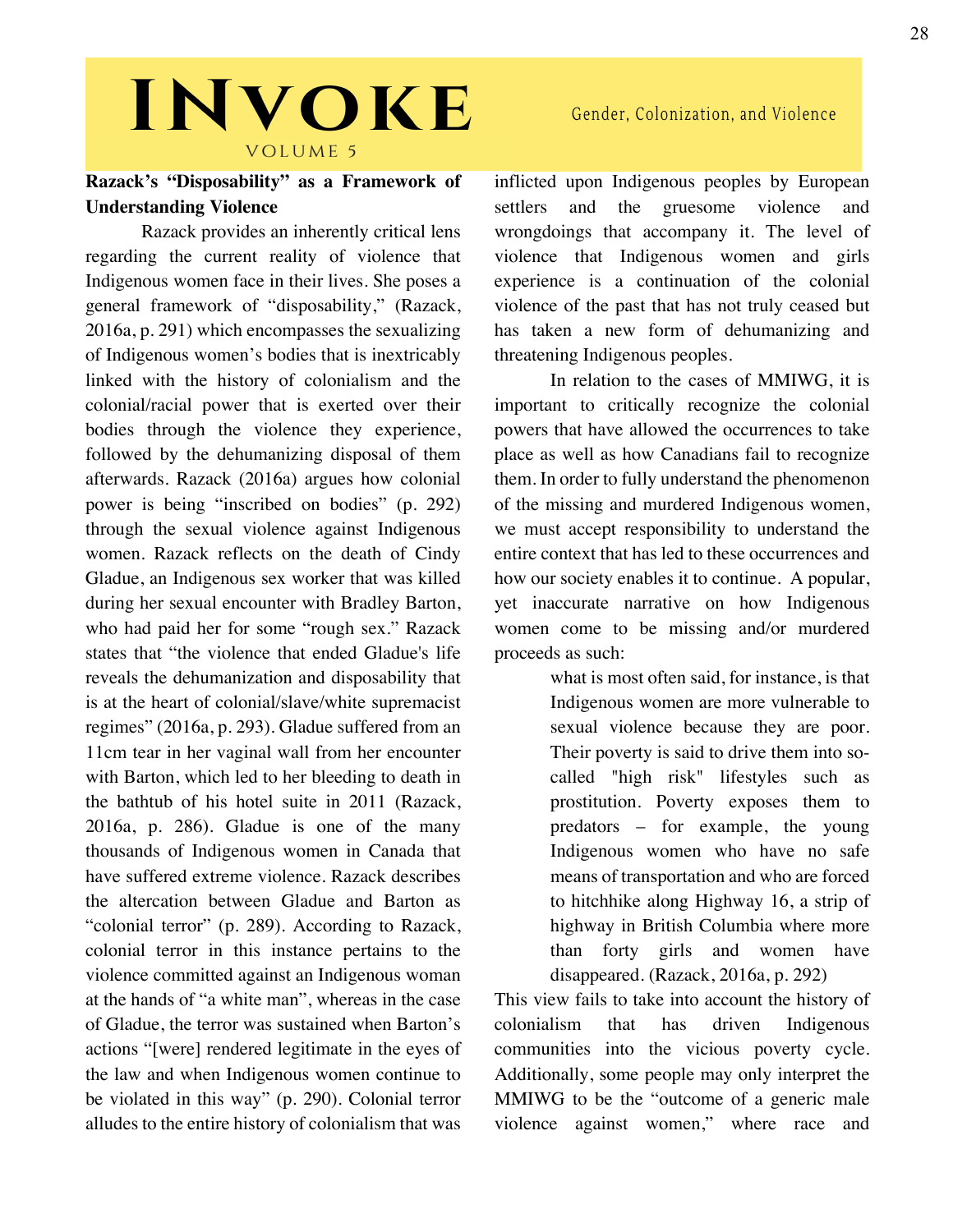colonialism may only be seen as "complications" (Razack, 2016a, p. 292). In addition, by only recognizing poverty or "male against female" violence in the cases of MMIWG, people fail to acknowledge the fact that Indigenous women are targeted. Razack sums it up provocatively: "[women] are valuable members of their communities, and their annihilation spells the annihilation of Indigenous communities" (2016a, p. 292). It is this crucial statement that needs to be recognized by Canadian society in order to understand the severity of the MMIWG to swiftly and sufficiently make progressive changes to prevent an annihilation of people.

### **Violence and the Implication of Public Discourses**

To illustrate the violence that Indigenous women and girls face, I shall discuss the current literature on the MMIWG, specially of those along the Highway of Tears, as well as the negative public discourses that continue to enable such violence. The Highway of Tears alludes to the stretch of Highway 16 (The Yellowhead) from Prince George to the coast of Prince Rupert. Along this stretch of road, the RCMP have identified 18 cases of murders and disappearances (10 being Indigenous), but the Indigenous communities there estimate the numbers of missing and murdered Indigenous women to be approximately 40 (Rhoad, 2013, p. 36). All of the victims are young women aged from 14 to 25, with the majority being Indigenous (Highway of Tears, 2006, p. 18). A report from 2006 identifies poverty as the main contributing factor that leaves women along the highway as "vulnerable to predation" (Highway of Tears Symposium, p. 20). However, Razack's gendering disposability framework proves otherwise. Razack (2016a) disputes this explanation of vulnerability as such: "While it is

certainly critical to understand Indigenous women's vulnerability to violence, such an emphasis obscures the fact that Indigenous women are targets" (p. 292). Additionally, by taking a "vulnerability" only approach, the criminal justice system fails to take the disappearances and murders seriously due to this idea that the ensuing violence is the result of a "high-risk" lifestyle (Razack, 2016a, p. 296). Typically, most of the victims were last seen hitchhiking before their disappearance, which has generated ideas around the prevention of hitchhiking as the means of preventing more women from disappearing (Lheidli T'enneh First Nation, 2006, p. 14). Poverty and hitchhiking are only a small part of the equation. As Morton (2016) states, "the intersection of race, gender, mobility, and violence is central to the numerous cases of missing and murdered Indigenous women" (p. 300).

The public discourse surrounding hitchhiking and "risky" behaviour affects the availability of resources to prevent violence against Indigenous women. Strong stigmatization from the public prevents a significant response to preventing tragedies from occuring. Morton (2016) states that "hitchhiking in the contemporary setting has a reputation as being dangerous and undesirable as a mode of mobility […] it is seen as a mode of last resort" (p. 301). This narrative ties into the public perception of "high-risk" behaviour Indigenous women are believed to engage in and the violence that follows. Morton studies the illustration of billboards along Highway 16 that warn women against hitchhiking as a means to examine the prevalence of public discourse as hitchhiking as "wrong" and "dangerous" (p. 301). One popular billboard recognized by Morton reads: "HITCHHIKING: Is it Worth the Risk?" with a small inscription reading: "ain't worth the risk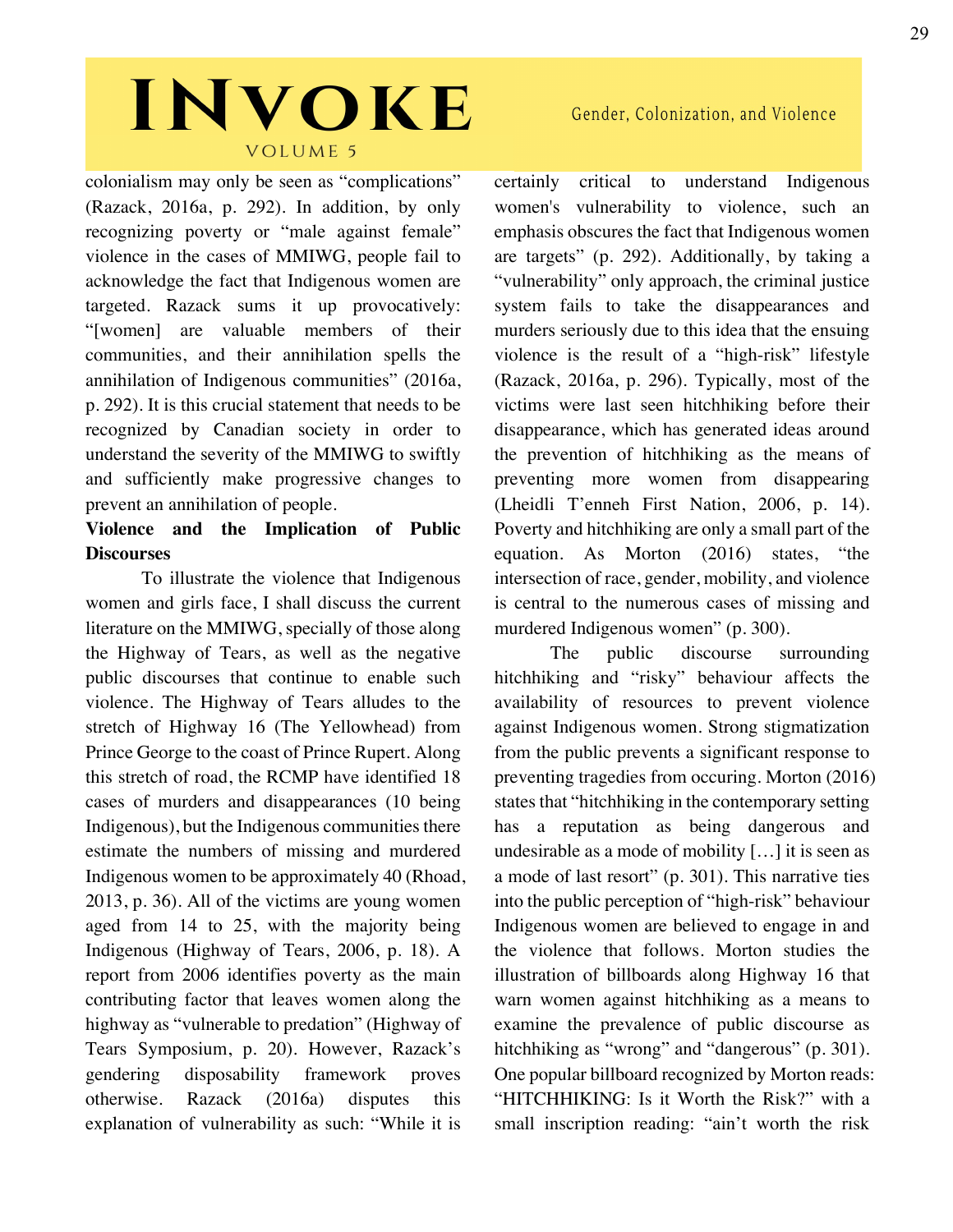sister" (p. 323). It is argued that this billboard demonstrates a narrative that there is a decision to hitchhike based on the riskiness of the behaviour, connecting to racist and sexist discourses of "lifestyle choices" (Morton, 2016, p. 311). In addition to the discourse on the billboard, there is a painting of ghosts that is meant to deploy fear and grief to prevent the "decision" of choosing to hitchhike (p. 312). Morton describes her frustration at the lack of alternative options for Indigenous women who do happen to see the billboard; there are no phone numbers or any valuable suggestions to keep them safe (p. 312). A second billboard that she examines reads in bold letters: "GIRLS DON'T HITCHHIKE on the Highway of Tears" with a secondary statement in the bottom left corner "Killer on the Loose!" beside the pictures of three victims (p. 323). The second billboard reiterates the same risk-oriented approach of the first billboard. These billboards reinforce the construction of Indigenous women as "willing victims" who deserve the violence they face because of their lifestyle choices. If Indigenous women are perceived by the public to not be deserving of any assistance, there will be multiple challenges in implementing resources to help them.

Public discourse is complex and has a powerful affect on whether solutions to prevent and solve the violence against Indigenous women and girls will be enacted. The concept of the "willing victim" is used not only in relation to hitchhiking, but also in the sexualization of Indigenous women. Smiley (2016) argues that colonialism has constructed Indigenous women as "homogenized and dehumanized 'Indian princesses' and 'savage squaws'" (p. 308). She states that Indigenous women and girls experience disproportionate rates of violence throughout their

### Gender, Colonization, and Violence

lives due to being plagued by damaging discourses that only dehumanize them (Smiley, 2016, p. 309). As of 2014, Indigenous women were murdered at a rate 6 times higher than non-Indigenous women and the rate of childhood sexual abuse for Indigenous girls (under the age of 8 years old) is as high as 75-80% in some communities (p. 309). Smiley argues that our "increasingly pornified" popular culture centres on male entitlement to have sex with anyone, however they please, at any time. Thus, the sex industry "sustains and reflects a masculinity that thrives on violence, domination, and control" (p. 311). These toxic ideologies block efforts to properly address the violence that is inflicted upon Indigenous women and makes the public unwilling to assist Indigenous women when they understand them to be "willing victims" or "squaws" that enjoy risky lifestyles. Morton also recognizes how the "squaw" stereotype frames Indigenous women to be inherently promiscuous, prone to deviance, and incapable of controlling their impulses (p. 304). Such discourse portrays Indigenous women as victims that are "deserving" of the violence because of their "choice" to be risky. Smiley notes how news stories often focus on high-risk lifestyles, "thus removing the violence they experience from a context of colonial oppression and blaming women and girls for the violence they experience" (p. 310). The media is a key player in exacerbating the public discourse and preventing compassionate, critical responses to violence against Indigenous women. Smiley's perspective rings true: "we cannot take meaningful action to address male violence against Indigenous women and girls without looking at our pornified culture that allows, at best, and celebrates, at worst, the assault, rape, and murder of women and girls (p. 311).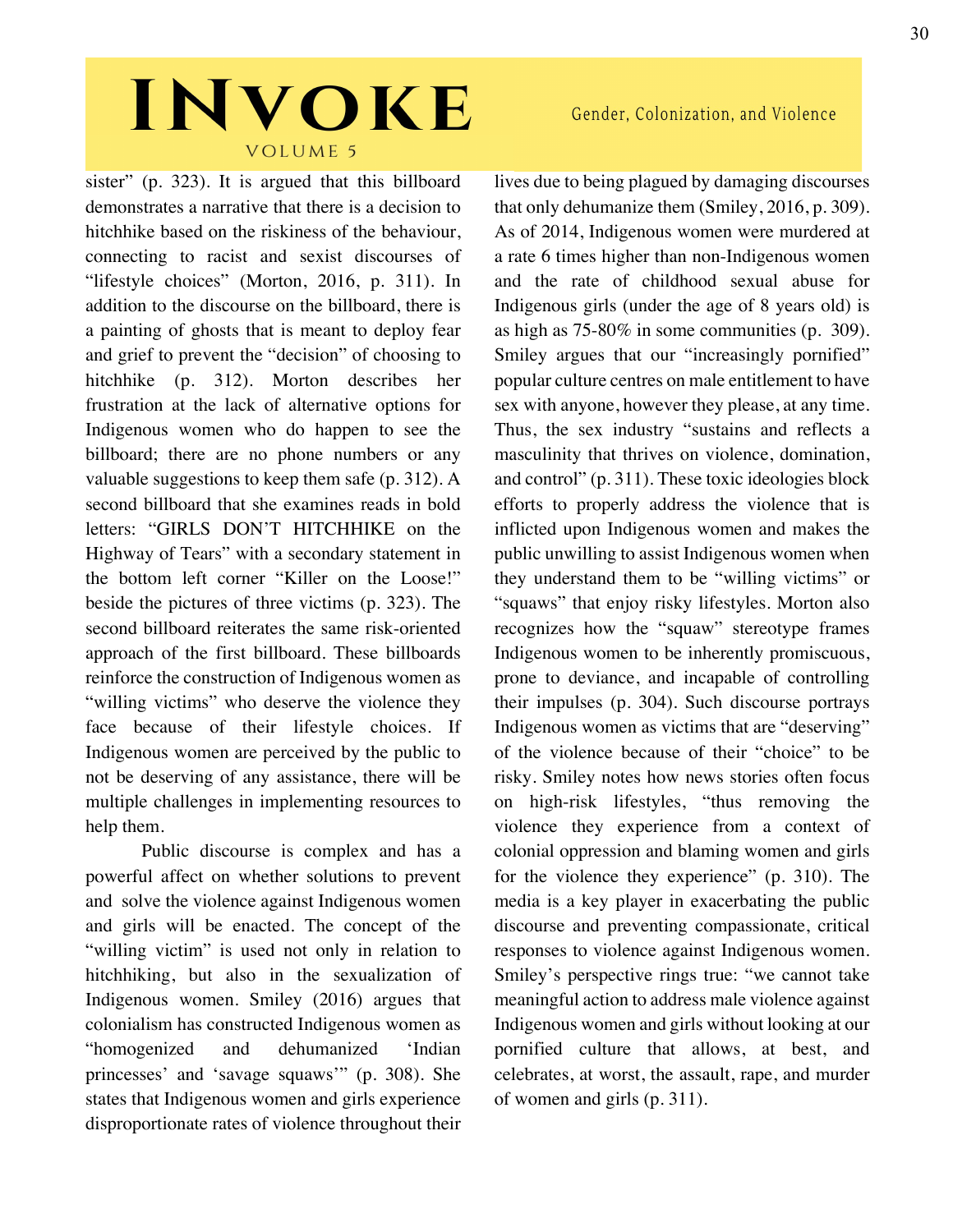#### **The Significance of the National Inquiry**

The National Inquiry into the Missing and Murdered Indigenous Women and Girls that was initiated in 2016 has been an effort by the Canadian government to officially recognize the violence against Indigenous women and girls, including all the factors in our society that contribute to this ongoing tragedy. The National Inquiry possesses a key framework to how conversations and progressive action to end the violence should commence. Razack (2016b) states that a successful inquiry is one that holds the state accountable, engages with the public, and has a message that reflects strong reconciliation values (p. iii). The National Inquiry upholds Razack's criteria by holding the Candian state accountable, engaging the public, specifically families, loved ones and survivors affected by the violence, and reflecting reconciliation values by placing importance on meaningful relationships between those who are affected and those who change policy. The National Inquiry places a strong emphasis on the role of relationships, stating that "while the report and its recommendations argue for changes to the relationships that colonial systems and structures are built on, it also strives to provide examples of the way individual people and their day-to-day interactions can make a difference in ending violence" (National Inquiry, 2019b, p. 64). Public discourse is often ignored in the discussion of reconciliation, but the National Inquiry is diligent to include this significant piece of information. The general public must be aware of their power and responsibility to help end the violence against Indigenous women. Toxic ideologies and discourses from the public only contribute to enable the violence. It is also significant to note that the Inquiry places Indigenous women and their wisdom at the centre

of the report, compared to other reports in the past that have valued only information from academic institutions, governments, or other Western ways of understanding and conducting research. The National Inquiry looks to Indigenous women and girls to explain what they believe needs to change in order to end the violence in their lives. These factors, combined, create a report with strong potential to address and take action against violence.

Although the National Inquiry has been a positive step, it has been a slow and flawed process which took three years to complete. The National Inquiry's Final Report outlines 19 themes that contain numerous, more specific recommendations targeted at federal, provincial, and Indigenous governments. With such an abundance of recommendations to be implemented, it will be at least another few years until the first of the recommendations are put into action and change can begin to correct the system. Razack (2016b) warns: "inquiries often function to reproduce colonial truths. … the colonial truth that is reproduced can be a story about Indigenous dysfunction rather than a story of colonial violence and dispossession" (p. iv). With Canada's history of denying colonialism, the state could easily maintain its own agenda through the process of the National Inquiry, disguising it through the deceitful language of restitution (Razack, 2016b, p. iv). Although the Inquiry has made an effort to produce a story that centers on the strength of Indigenous women and girls, it is possible for others to misinterpret it as dysfunction. Ideally, the National Inquiry should work to change the conversation about the lives of Indigenous women and girls while progressively working to employ change where it is needed. The National Inquiry itself recognizes its challenge to create a

Gender, Colonization, and Violence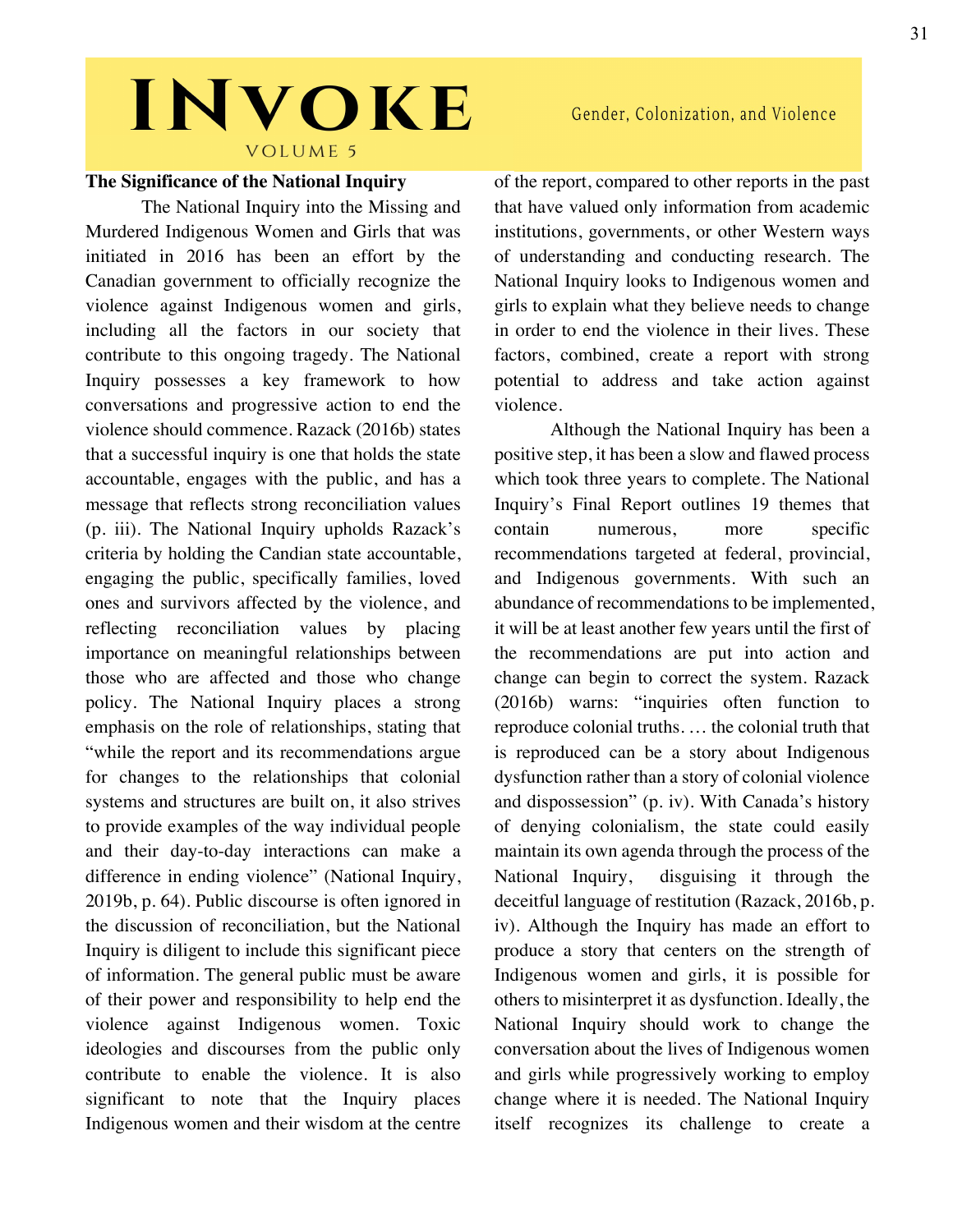meaningful and strong report while working under the federal government's rules and procedures that are "designed for government departments with long lifespans, not two-year public inquiries working in a culturally safe and trauma-informed way" (National Inquiry, 2019b, p. 72). It is complicated to discuss the matter of time regarding the National Inquiry; although more time would have allowed for an even deeper analysis of the level of violence and abuse present in the lives of Indigenous women and girls, the violence they face is ongoing and ensuring their safety is time sensitive – we need to act now to prevent more lives from being lost.

In addition to the disadvantages listed above, there is also the issue of the disregard for the *Indian Act* within the National Inquiry. Despite the government's supposed eagerness to produce the National Inquiry, they have failed to recognize the *Indian Act* legislation that continues to negatively affect the lives of Indigenous women today. Brodsky (2016) argues that when the government established Bill C-3, "at the same time as removing one more piece of sex discrimination, the government re-enacted the bulk of it" (p. 317). Therefore, while approximately 45,000 individuals were entitled to restored status, there are still people of Indigenous descent being denied status because the female line is treated as inferior. Brodsky finds that "historical *Indian Act* sex discrimination is a root cause of high levels of violence against Indigenous women and the existing vulnerabilities that make Indigenous women more susceptible to violence" (p. 317). In addition, she also notes that simply addressing the violence against Indigenous women isn't sufficient to correct the problem without addressing the underlying "factors of discrimination" (p. 317). To amend the *Indian Act* is a relatively

straightforward task for the Canadian government to achieve: placing status women on the same level of status that men currently hold (p. 319). Brodsky is critical of the necessity of the National Inquiry, stating that

> what we do not need is a national inquiry on missing and murdered women that serves as an excuse for further delay in correcting blatant, long-standing legislated sex discrimination, which international treaty bodies have already identified as one of the root causes of violence against Indigenous women. (Brodsky, 2016, p. 319)

It is reasonable to question the Canadian government's motivation to initiate an inquiry while choosing to ignore the issues still at hand within the *Indian Act*. As Brodsky's title of her article suggests, "enough inquiry already, just fix it" (p. 314).

### **Recognizing the Significance of Police Abuse and Racism**

A significant contributor to the violence against Indigenous women and girls is the occurrence of police abuse and racism. In the Indigenous Carrier language of many communities in northern British Columbia, the translation of the word for police is "those who take us away," (Rhoad, 2013, p. 2) alluding to Indigenous people perceiving the police not as a source of help, but as an authority figure that comes to take away people for wrong-doing. The relationship between police and Indigenous peoples has been tainted by numerous injustices committed by the police. Specifically, the instances of police abuse and racism towards Indigenous women, failure to properly investigate those who have been missing and/or murdered, and overall failing to protect Indigenous women and girls (Rhoad, 2013, p. 7-8). The failures of the police in British Columbia have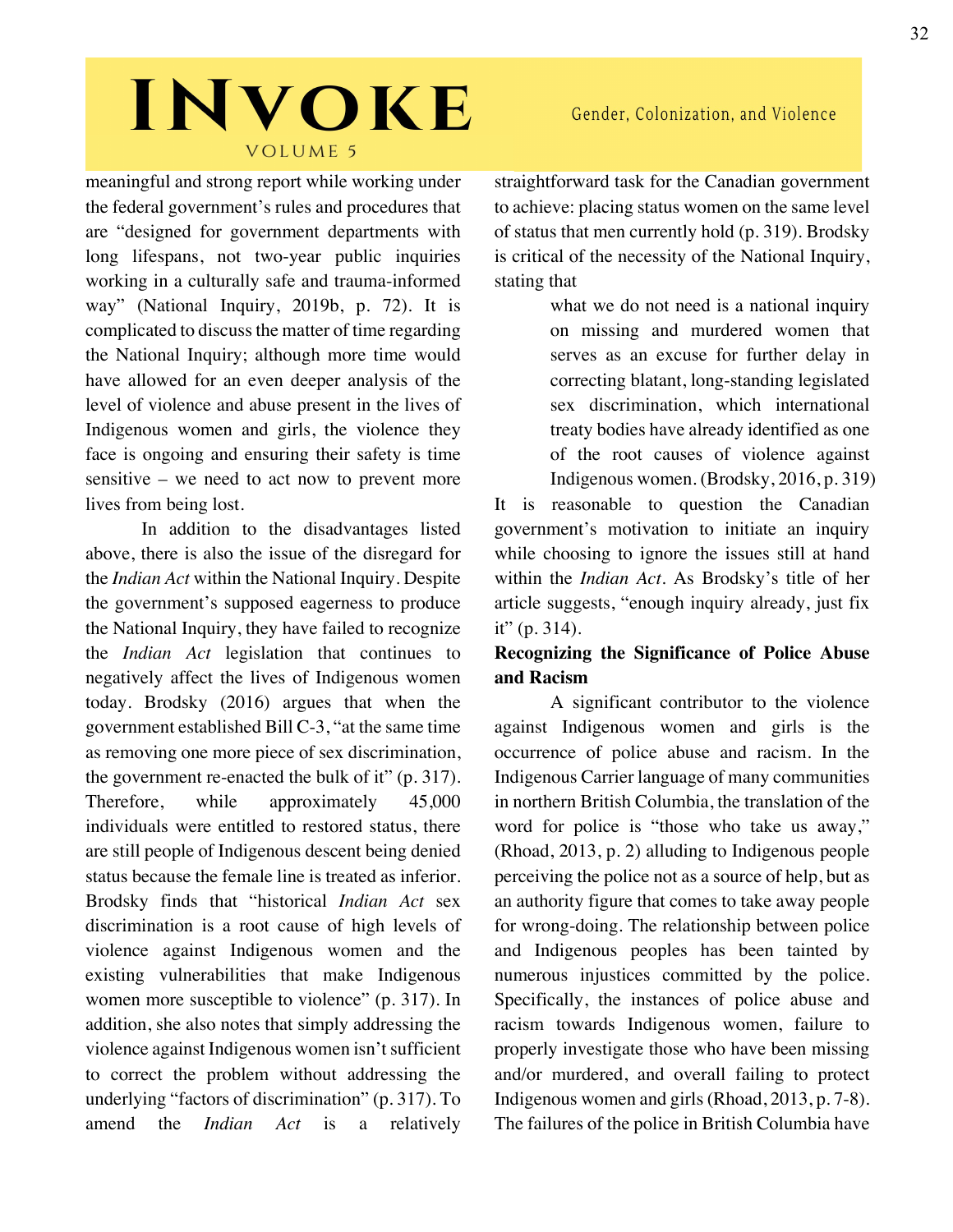contributed so significantly to the violence against Indigenous women that the Human Rights Watch published an extensive report specifically covering the failures and providing recommendations. This report sparked the creation of a national inquiry to address these issues three years later, in 2016.

Police have directly contributed to the violence by inflicting abuse and racism onto Indigenous women and girls within their communities. The report outlined by Rhoad and published by the Human Rights Watch conducted qualitive research in northern British Columbia to gather data about police abuse and racism by interviewing Indigenous women about their interactions with police, as well as community activists that could provide supplementary information (Rhoad, 2013, p. 46-47). One interviewee describes their observation of police routinely incarcerating Indigenous girls for intoxification if they are in need of a ride home, whereas white girls in the same situation are much more likely to be driven home by police (p. 47). Much of the abuse that Indigenous women and girls report receiving from police officers is physical or sexual. The excessive use of force is a common theme of violence against Indigenous women and girls. A 17-year-old Indigenous girl was unlawfully arrested and beaten in the back of the police car by an officer who responded to her call about being chased by gang members. She was released by police after spending the night in a cell but when her family filed a complaint against the RCMP, the detachment retaliated by filing charges against the 17-year-old. Those charges were later dropped and the officer was charged with criminal assault (p. 51). Other abusive policing tactics documented include irregular and inappropriate searches of women/girls by male officers and poor conditions in city cells, including no food, cold temperatures, being released into the cold weather without transportation (p. 57-59). Gabriella, an Indigenous woman who had been homeless, reported that in 2012 she was taken to a remote location outside of her town and raped by 4 police officers, stating that "they threatened that if I told anybody they would take me out to the mountains and kill me and make it look like an accident" (p. 59). She reported that she had been previously raped by police in similar circumstances. In five of the ten towns in which the Human Rights Watch conducted research, they heard allegations of rape and/or sexual assault by police officers and were struck by the level of fear present in the women they met with to talk about the sexual abuse (p. 59). Police abuse and racism towards Indigenous women must be addressed due to the significant harm they have and continue to inflict upon these women and girls.

Police abuse and racism has also taken less obvious and extreme forms, but nonetheless directly contributes to the overall violence that Indigenous women and girls face. The case of Tina Fontaine, a 15-year-old girl found dead in the Red River, demonstrates the level of police failure that directly contributed to her death. In the hours before Tina's death, Winnipeg Police found her in the vehicle with an older, intoxicated man, ran her name through their system and sent her out alone into the night. She was later found unconscious by paramedics and taken to the hospital, then disappeared from the care of social workers and found dead (Palmater, 2016, p. 261). Palmater (2016) argues that "no parent would ever consider leaving a young girl out on the streets alone at night, especially in such a dangerous city. Yet the province and their officials – who were acting as legal guardians for Tine – did just that" (p. 261). She argues that the Winnipeg police were

### Gender, Colonization, and Violence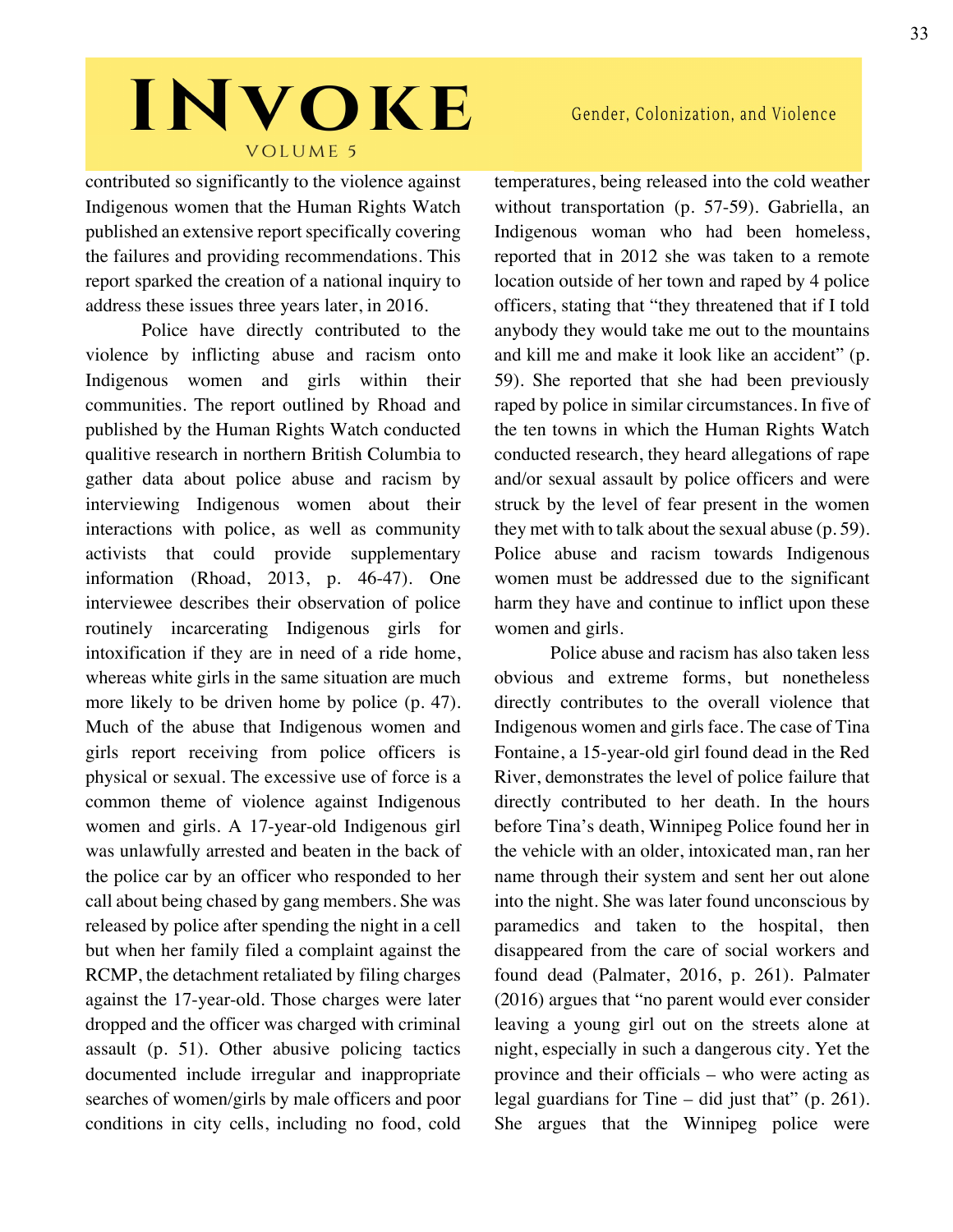"obligated to both prevent crime (take a minor child to safety) and enforce the laws of Manitoba, including child protection laws (return a child in care to child and family services)" (p. 261-262). Palmater is disgusted by the failure the police to fulfill a duty to provide the "necessities of life" (p. 262) to Tina and take reasonable steps to protect her, which contributed to her preventable death. However, her death was not seen as a systemic issue in the eyes of the public. Former Prime Minister Stephen Harper responded to the murder of Tina Fontaine by denying the MMIWG as a sociological phenomenon and stating that he saw her death simply as a "regular crime" (Palmater, 2016, p. 271). The two officers' actions were treated as an "issue of professional misconduct," (p. 262) with one officer being suspended without pay and the other on active duty. The officer on active duty was subsequently charged with a criminal offence for stealing a pair of boots from another colleague. Palmater notes this is a "damning example of the lack of value put on the life on an Indigenous girl-child versus a pair of police officer's boots" (p. 262). The actions of the two officers, as well as Stephen Harper's comments, represent a culture of racism, abuse of power, and sexism within the police forces in Canada. How can society work towards protecting Canada's Indigenous women and girls if the police and our government, the ones charged to protect them, continue to fail at that task?

Throughout this paper, I have explained the significance of violence and harmful public discourses against Indigenous women and girls, drawing from recent Canadian scholarly research. Razack's "disposability" (2016a, p. 291) was used as a significant framework to understand the context and realities that Indigenous women and girls face in our society. I discussed the Highway

### Gender, Colonization, and Violence

of Tears and the discourses surrounding Indigenous women that portray them as "willing victims". Drawing from Morton's research, I demonstrated how the public perception surrounding hitchhiking and Indigenous women perpetuates narratives of a "high-risk" lifestyle and portrays them as "deserving" of violence. Smiley's research touched on the sexualization of Indigenous women as a result of our pornified culture that enables such violence. The significance of the National Inquiry into MMIWG was discussed, including its positive and negative aspects regarding its chances of appropriately recognizing violence and successfully protecting Indigenous women and girls. Brodsky's perspective was included to provide a criticism of the National Inquiry, specifically its failure to recognize the discrimination within the *Indian Act*  that is a root cause of the high levels of violence against Indigenous women. Lastly, the prominence of police abuse and racism is identified as a significant contributor to the overall violence against Indigenous women and girls. In conclusion, the literature discussed provides a clear image of the substantial violence and toxic discourses that continue to plague Indigenous women and girls in Canadian communities. It is important to take Razack's (2016a) words to heart: "[Indigenous women] are valuable members of their communities, and their annihilation spells the annihilation of Indigenous communities" (p. 292).

#### References

Brodsky, G. (2016). Indian Act Sex Discrimination: Enough Inquiry Already, Just Fix It. Canadian Journal of Women & the Law, 28(2), 314–320. https://doiorg.login.ezproxy.library.ualberta.ca /10.3138/cjwl.28.2.314

Highway of Tears Symposium. (2006). A Collective Voice for the Victims Who have been Silenced: The Highway of Tears Symposium